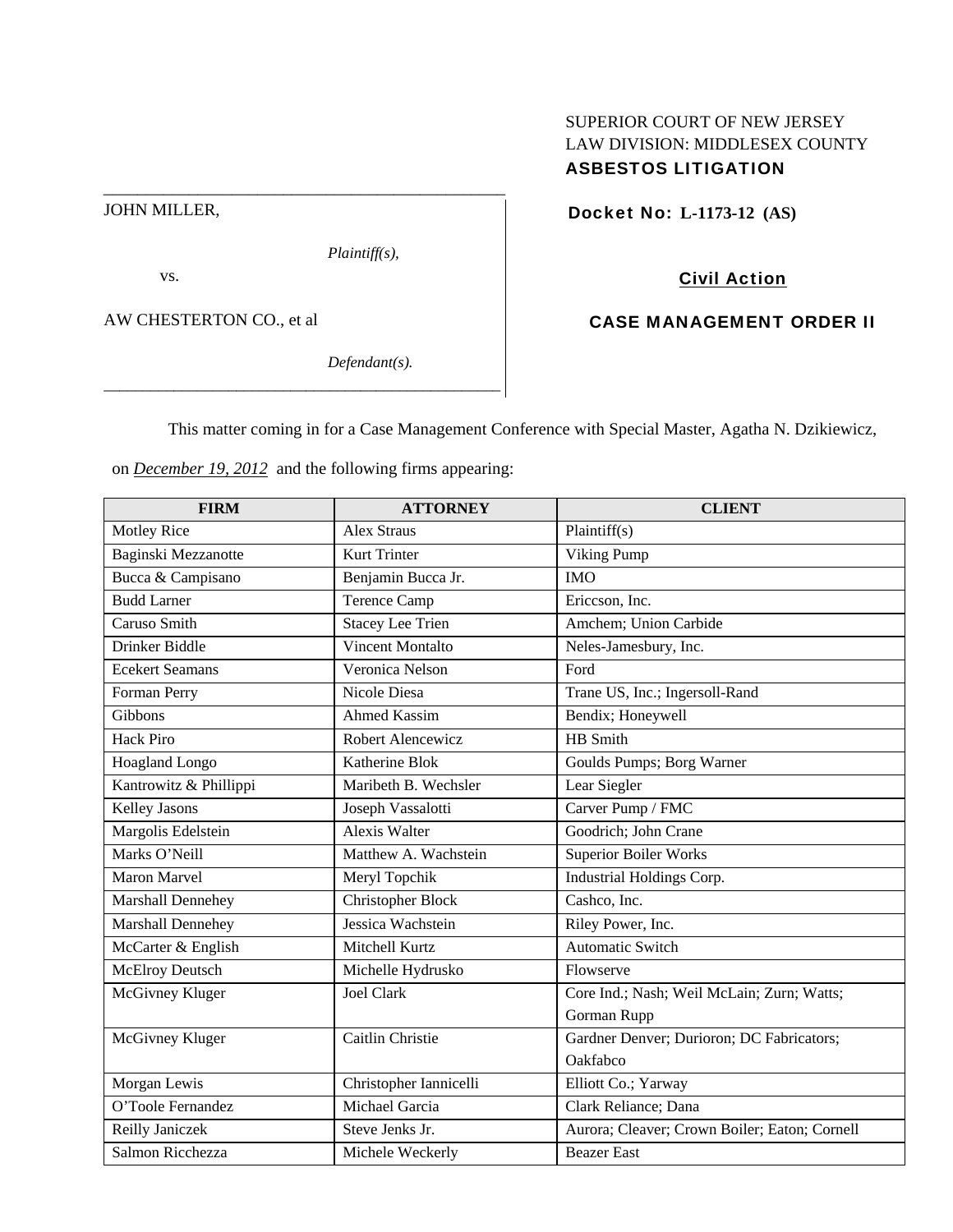| Smith Abbot        | Edward P. Abbot      | Pneumo Abex                           |
|--------------------|----------------------|---------------------------------------|
| Speziali Greenwald | Joanne Hawkins       | General Electric; CBS; Foster Wheeler |
| Vasios Kelly       | Thomas J. Kelly, Jr. | Armstrong International Inc.          |
| Weber Gallagher    | Michael Moroney      | Copes Vulcan; Spirax Sarco            |
| Wilbraham Lawler   | Andrea Greco         | Maremont; Greene Tweed; Buffalo Pumps |
| Wilson Elser       | Gina Calabria        | <b>Warren Pumps</b>                   |

IT IS on this **18th** day of **December, 2012** *effective from the conference date;*

### ORDERED as follows:

Counsel receiving this Order through computerized electronic medium (E-Mail) shall be deemed by the court to have received a copy of the filed original court document. Any document served pursuant to this Order shall be deemed to be served by mail pursuant to *R*.1:5-2.

### **DISCOVERY**

| January 31, 2013  | Plaintiff shall serve answers to standard interrogatories, provide the information<br>required by paragraph VI.B.1.a. of the General Order, and shall advise<br>defendants whether the plaintiff is available for deposition and, if not, the reasons<br>therefore by this date. |
|-------------------|----------------------------------------------------------------------------------------------------------------------------------------------------------------------------------------------------------------------------------------------------------------------------------|
| February 8, 2013  | Defendants shall serve answers to standard interrogatories by this date.                                                                                                                                                                                                         |
| February 22, 2013 | Plaintiff shall propound supplemental interrogatories and document requests by<br>this date.                                                                                                                                                                                     |
| March 22, 2013    | Defendants shall serve answers to supplemental interrogatories and document<br>requests by this date.                                                                                                                                                                            |
| February 22, 2013 | Defendants shall propound supplemental interrogatories and document requests<br>by this date.                                                                                                                                                                                    |
| March 22, 2013    | Plaintiff shall serve answers to supplemental interrogatories and document<br>requests by this date.                                                                                                                                                                             |
| April 30, 2013    | Plaintiff depositions shall be concluded by this date. Plaintiff's counsel shall<br>contact the Special Master within one week of this deadline if plaintiff<br>depositions are not completed by this date.                                                                      |
| May 17, 2013      | Fact discovery, including depositions, shall be completed by this date. Plaintiff's<br>counsel shall contact the Special Master within one week of this deadline if all<br>fact discovery is not completed.                                                                      |
| May 17, 2013      | Depositions of corporate representatives shall be completed by this date.                                                                                                                                                                                                        |

#### **EARLY SETTLEMENT**

| April 3, 2013 | The settlement conference previously scheduled on this date is <b>CANCELLED</b> . |
|---------------|-----------------------------------------------------------------------------------|
|---------------|-----------------------------------------------------------------------------------|

\_\_\_\_\_\_\_\_\_\_\_\_\_\_\_\_\_\_\_\_\_\_\_\_\_\_\_\_\_\_\_\_\_\_\_\_\_\_\_\_\_\_\_\_\_\_\_\_\_\_\_\_\_\_\_\_\_\_\_\_\_\_\_\_\_\_\_\_\_\_\_\_\_\_\_\_\_\_\_\_\_\_\_\_\_\_\_\_\_\_\_\_\_\_\_\_\_\_\_\_\_\_\_\_\_\_\_\_\_\_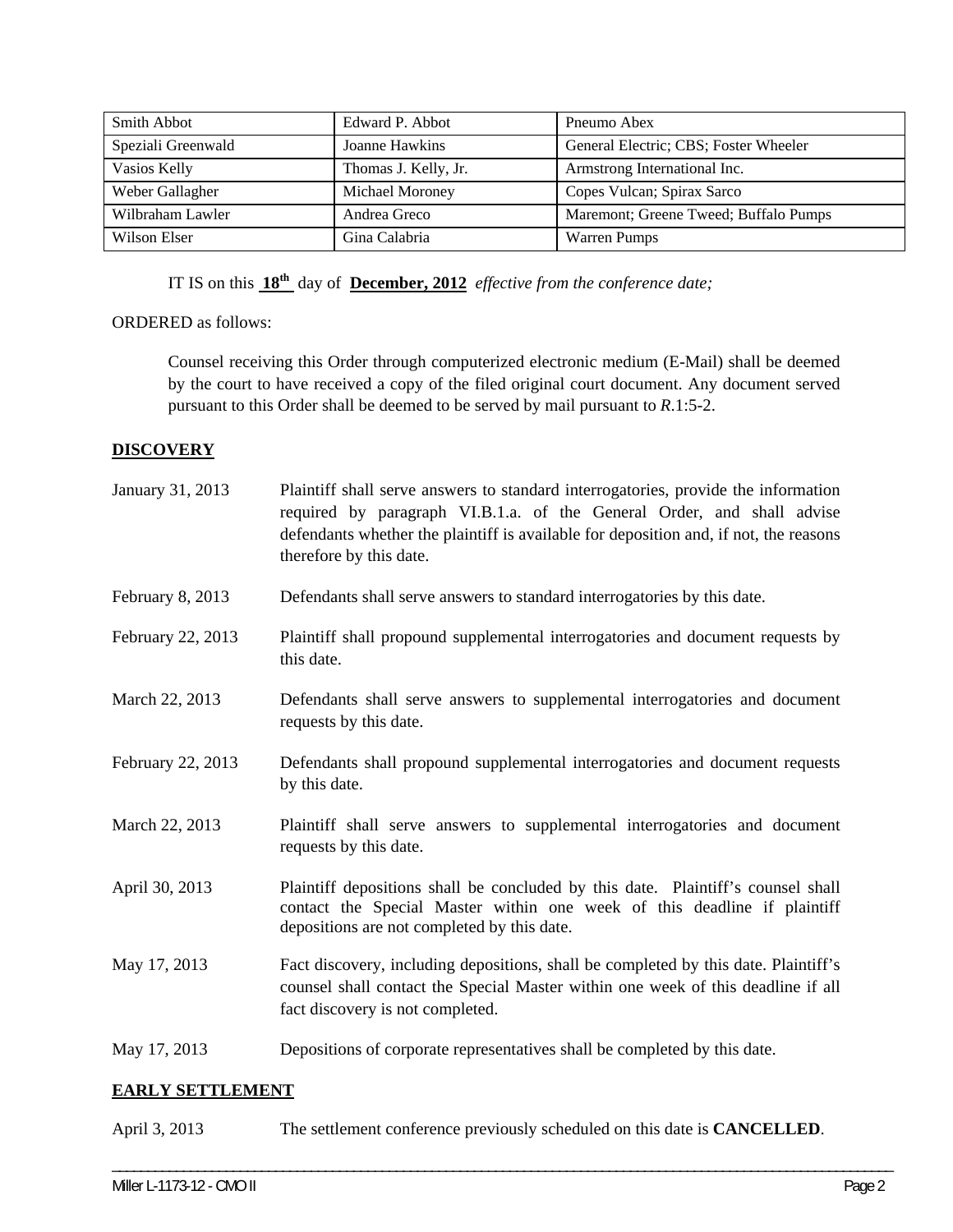May 24, 2013 Settlement demands shall be served on all counsel and the Special Master by this date.

### **SUMMARY JUDGMENT MOTION PRACTICE**

| June 14, 2013 | Summary judgment motions limited to product identification issues shall be filed |
|---------------|----------------------------------------------------------------------------------|
|               | no later than this date.                                                         |
|               |                                                                                  |

July 12, 2013 Last return date for product identification summary judgment motions.

### **OTHER MOTIONS**

- June 28, 2013 Filing date.
- July 26, 2013 Return date.

#### **MEDICAL DEFENSE**

| January 31, 2013  | Plaintiff shall serve a diagnostic medical report and any medical records in<br>plaintiff's possession by this date.                                                                                                                                                                                  |
|-------------------|-------------------------------------------------------------------------------------------------------------------------------------------------------------------------------------------------------------------------------------------------------------------------------------------------------|
| February 22, 2013 | Any defendant wishing to present a medical defense shall advise all counsel of its<br>intention by entering a Notice of Appearance of Defense Medical Counsel by this<br>date. Any defendant who does not file such an appearance by this date may be<br>foreclosed from asserting a medical defense. |
| February 28, 2013 | Plaintiff shall serve additional medical expert reports by this date.                                                                                                                                                                                                                                 |
| April 30, 2013    | The defense medical examination of plaintiff(s) shall be completed by this date.                                                                                                                                                                                                                      |
| August 9, 2013    | Defendants shall identify its medical experts and serve medical expert reports, if<br>any, by this date.                                                                                                                                                                                              |

#### **LIABILITY EXPERT REPORTS**

June 28, 2013 Plaintiff shall identify its liability experts and serve liability expert reports or a certified expert statement by this date or waive any opportunity to rely on liability expert testimony.

July 31, 2013 Defendants shall identify its liability experts and serve liability expert reports, if any, by this date or waive any opportunity to rely on liability expert testimony.

## **ECONOMIST EXPERT REPORTS**

June 28, 2013 Plaintiff shall identify its expert economists and serve expert economist report(s), if any, by this date or waive any opportunity to rely on economic expert testimony.

\_\_\_\_\_\_\_\_\_\_\_\_\_\_\_\_\_\_\_\_\_\_\_\_\_\_\_\_\_\_\_\_\_\_\_\_\_\_\_\_\_\_\_\_\_\_\_\_\_\_\_\_\_\_\_\_\_\_\_\_\_\_\_\_\_\_\_\_\_\_\_\_\_\_\_\_\_\_\_\_\_\_\_\_\_\_\_\_\_\_\_\_\_\_\_\_\_\_\_\_\_\_\_\_\_\_\_\_\_\_